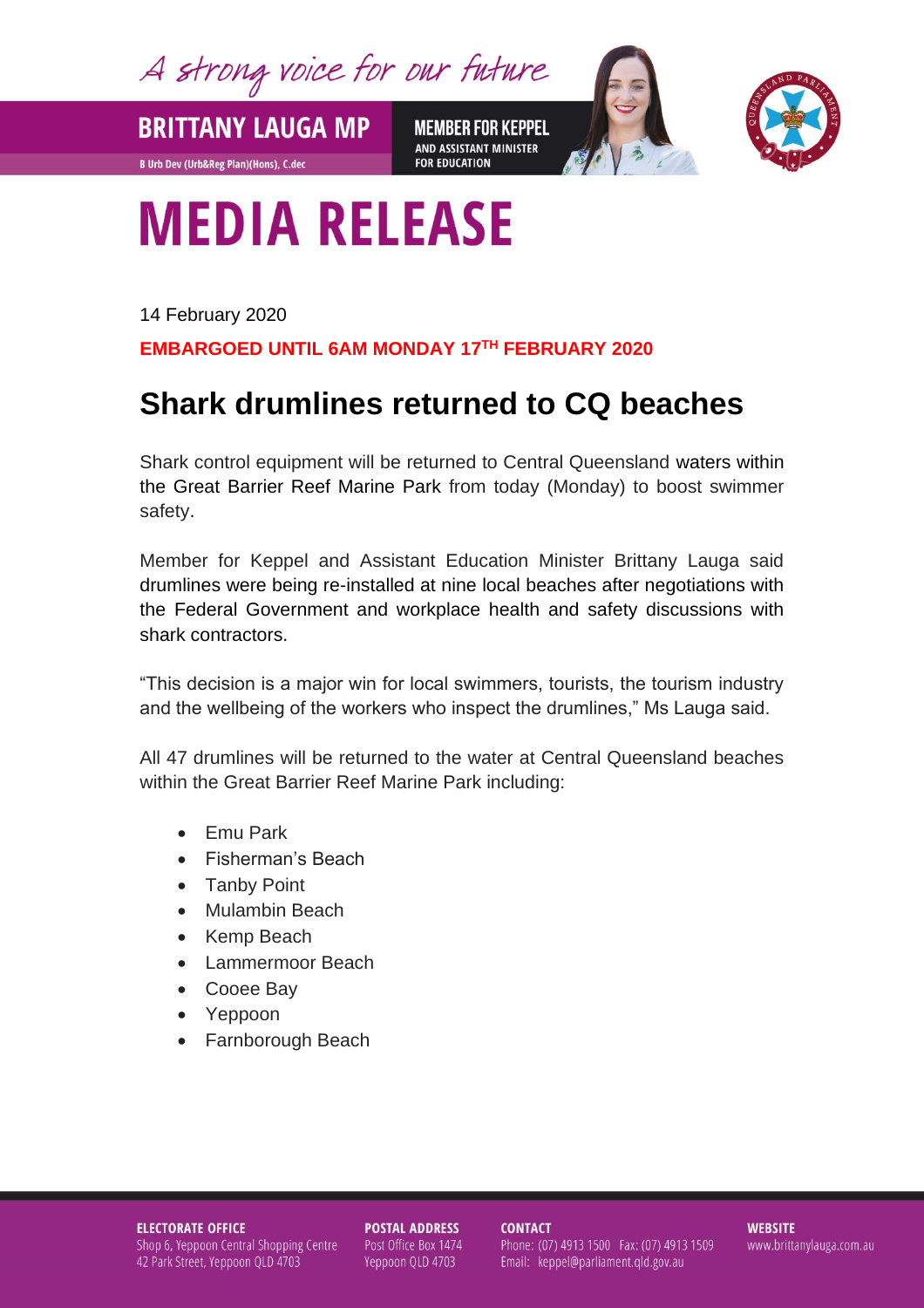"Like many Central Queenslanders, I was stunned by the implications of the AAT and Federal Court decision to order these drumlines out," Ms Lauga said.

"The return of all 47 drumlines to Central Queensland beaches within the Great Barrier Reef Marine Park is a solid victory for commonsense and safety."

Some 120 drumlines will be reinstated across 27 CQ, NQ and FNQ beaches bringing total drumlines to 203 – the same number in place prior to the Federal Court decision.

Minister for Agricultural Industry Development and Fisheries Mark Furner said restoring the program was made possible after the Great Barrier Reef Marine Park Authority (GBRMPA) issued an amended permit that took into account workplace health and safety issues.

"These are the exact same drumlines that were removed after an AAT and Federal Court decision imposed a permit that could not be complied with, forcing their removal," Mr Furner said.

"Our preference has always been to continue the proven Shark Control Program in the Reef, but this is a federal park with federal laws and Queensland must comply with the permit.

"We wanted to put our drumlines back in and that is exactly what we are doing, with extra training and new procedures ensuring our contractors can safely comply with the new requirements.

"Contractors will check drumlines regularly and tag, relocate and release tiger, bull and white sharks alive where possible and if it is safe for them to do so.